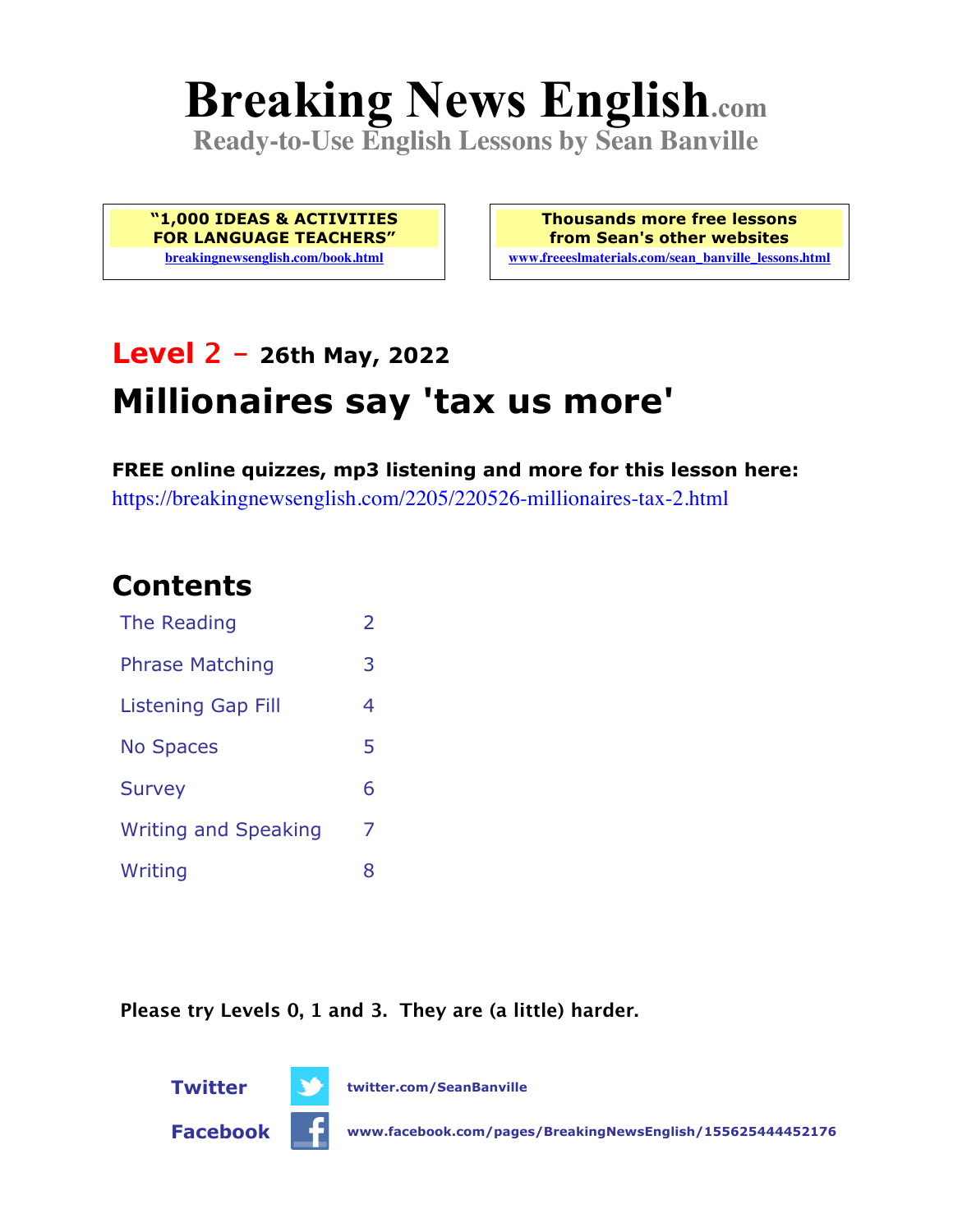### **THE READING**

From https://breakingnewsenglish.com/2205/220526-millionaires-tax-2.html

 Times are hard for people because of rising prices. COVID-19 and the Ukraine War have pushed up food and energy bills. In some countries, energy prices have tripled and food is 20 per cent more expensive than a year ago. A group of wealthy people who own companies has asked governments to tax them more. The people were at a meeting of global leaders in Davos, Switzerland. They protested in the streets. They marched with left-wing activists. They asked governments to increase taxes for people like them. The protestors wanted fairer taxes.

The Davos meeting has been held since 1971. World leaders meet there once a year to talk about global problems. The group of wealthy people call themselves the Patriotic Millionaires. One millionaire said it was shocking that world leaders listen "to those who have the most but know the least" about the cost of living crisis. He said many super-rich people are well known for paying very little in tax. He added that he wants the richest people to be taxed more. A different millionaire protestor said "another quarter of a billion people will be pushed into extreme poverty this year".

Sources: https://www.**bbc.com**/news/business-61549155 https://www.**theguardian.com**/business/2022/may/22/millionaires-join-davos-protestsdemanding-tax-us-now-taxation-wealthy-cost-of-living-crisis https://www.**commondreams.org**/news/2022/05/22/tax-rich-say-millionaire-activists-protestingdavos-amid-record-wealth-inequality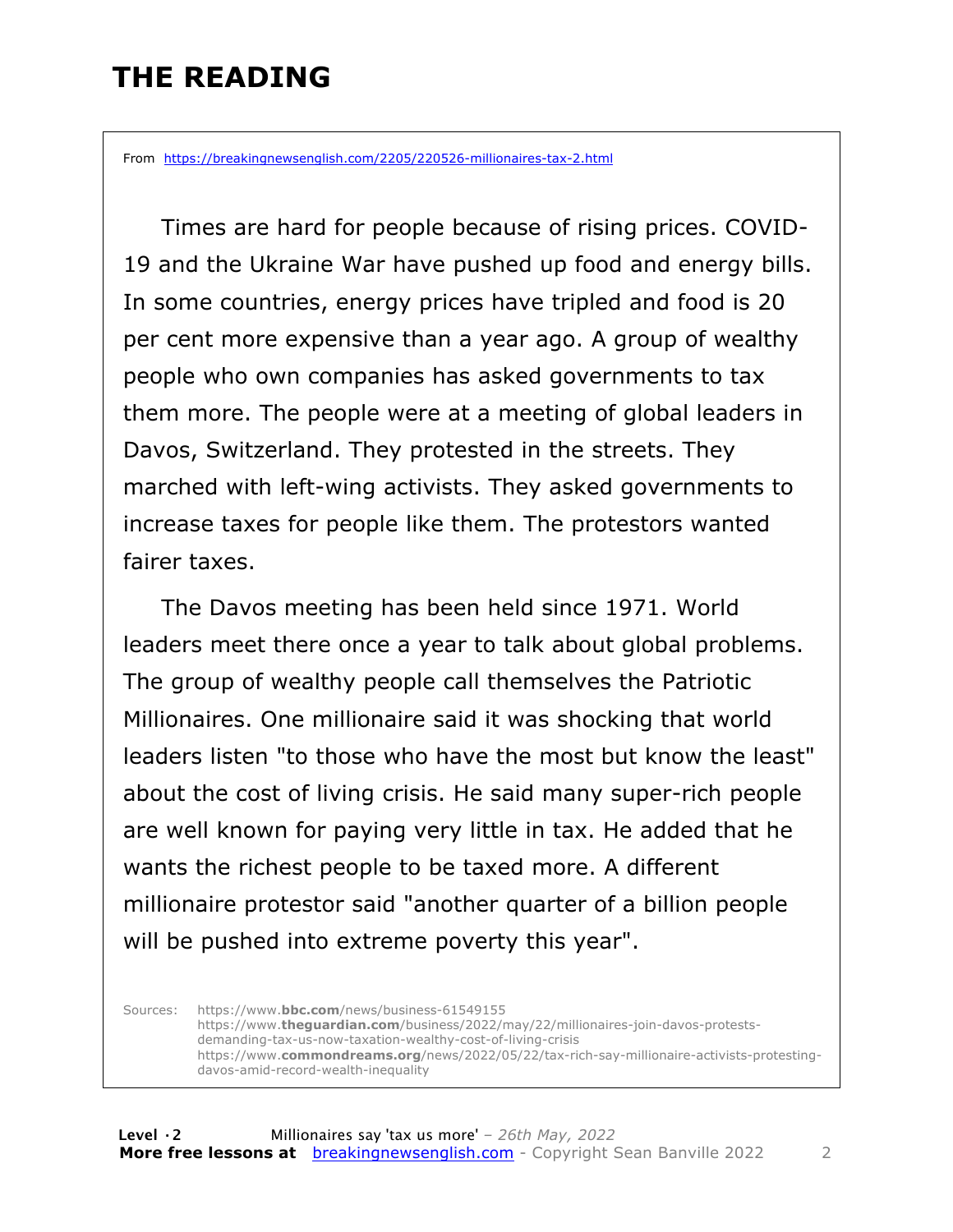## **PHRASE MATCHING**

From https://breakingnewsenglish.com/2205/220526-millionaires-tax-2.html

#### **PARAGRAPH ONE:**

| 1. pushed up food and           | a. taxes             |
|---------------------------------|----------------------|
| 2. energy prices have           | b. a year ago        |
| 3. more expensive than          | c. wing activists    |
| 4. people who own               | d. tripled           |
| 5. The people were at a meeting | e. people like them  |
| 6. They marched with left-      | f. energy bills      |
| 7. increase taxes for           | g. of global leaders |
| 8. The protestors wanted fairer | h. companies         |

#### **PARAGRAPH TWO:**

| 1. The Davos meeting has been  |    | a. a billion people  |
|--------------------------------|----|----------------------|
| 2. leaders meet                |    | b. know the least    |
| 3. One millionaire said it     | C. | poverty              |
| 4. those who have the most but |    | d. held since 1971   |
| 5. he wants the richest people | e. | protestor            |
| 6. A different millionaire     | f. | was shocking         |
| 7. another quarter of          |    | g. to be taxed more  |
| 8. pushed into extreme         |    | h. there once a year |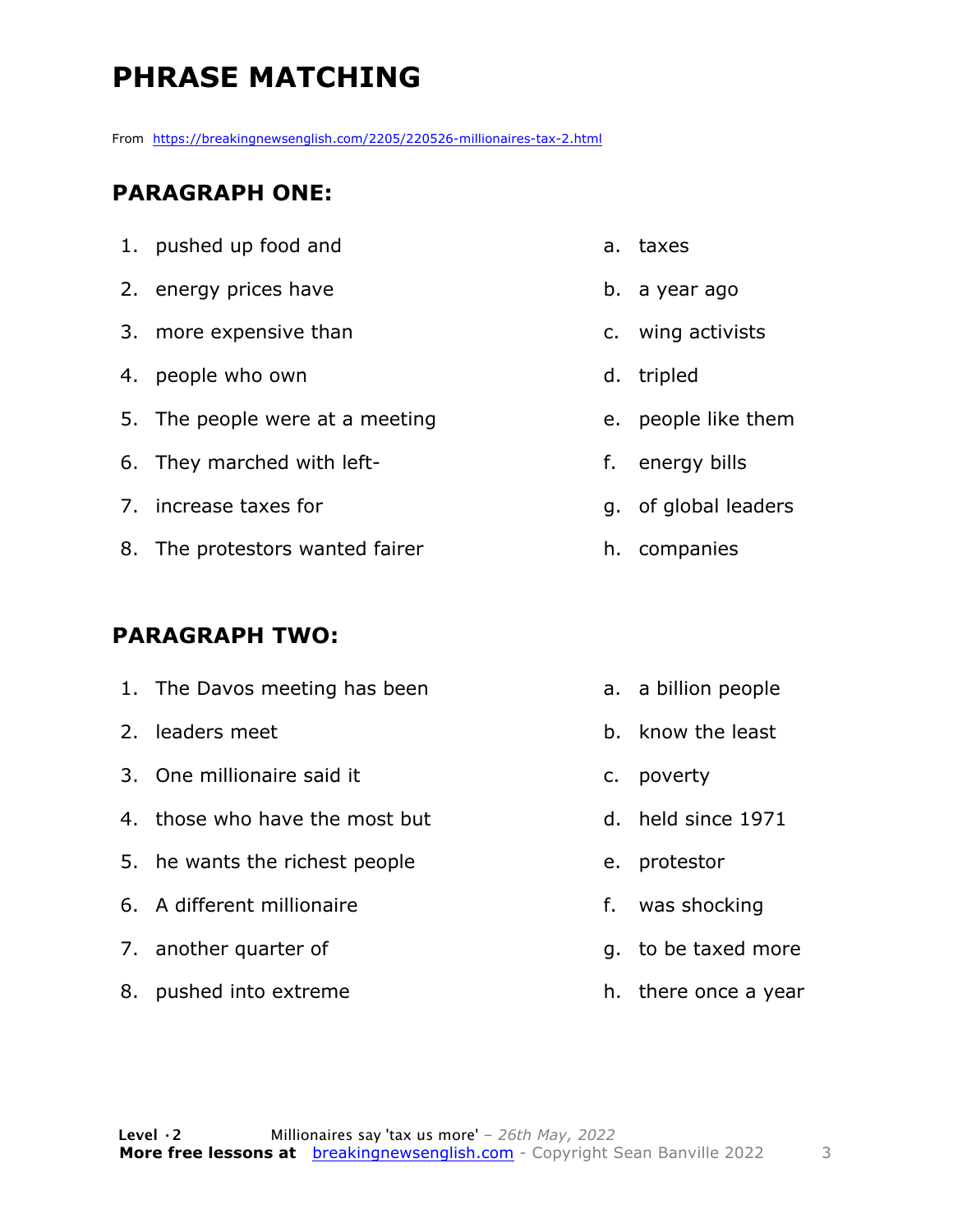#### **LISTEN AND FILL IN THE GAPS**

From https://breakingnewsenglish.com/2205/220526-millionaires-tax-2.html

Times are (1) Times are (2) and the secause of rising prices. COVID-19 and the Ukraine War  $(2)$  and the Ukraine War  $(2)$  food and energy bills. In some countries, energy prices have tripled and food is 20 per cent more (3) \_\_\_\_\_\_\_\_\_\_\_\_\_\_\_\_\_\_\_ year ago. A group of wealthy people who own companies has asked governments to tax them more. The people were (4) \_\_\_\_\_\_\_\_\_\_\_\_\_\_\_\_\_\_\_ of global leaders in Davos, Switzerland. They protested in the streets. They marched with (5) \_\_\_\_\_\_\_\_\_\_\_\_\_\_\_\_\_\_\_. They asked governments to increase taxes for (6) \_\_\_\_\_\_\_\_\_\_\_\_\_\_\_\_\_\_\_. The protestors wanted fairer taxes.

The Davos meeting has (7) \_\_\_\_\_\_\_\_\_\_\_\_\_\_\_\_\_\_\_ 1971. World leaders meet there once a year to talk (8) \_\_\_\_\_\_\_\_\_\_\_\_\_\_\_\_\_\_\_\_\_\_\_\_\_\_. The group of wealthy people call themselves the Patriotic Millionaires. One millionaire said it (9) \_\_\_\_\_\_\_\_\_\_\_\_\_\_\_\_\_\_\_\_\_\_\_\_\_\_\_ world leaders listen "to those who have the most but know the least" about the cost  $(10)$  about the cost  $(10)$ rich people are well known for paying very little in tax. He added that he wants the richest people to  $(11)$   $(11)$ different millionaire protestor said "(12) \_\_\_\_\_\_\_\_\_\_\_\_\_\_\_\_\_\_\_\_\_\_\_\_ a billion people will be pushed into extreme poverty this year".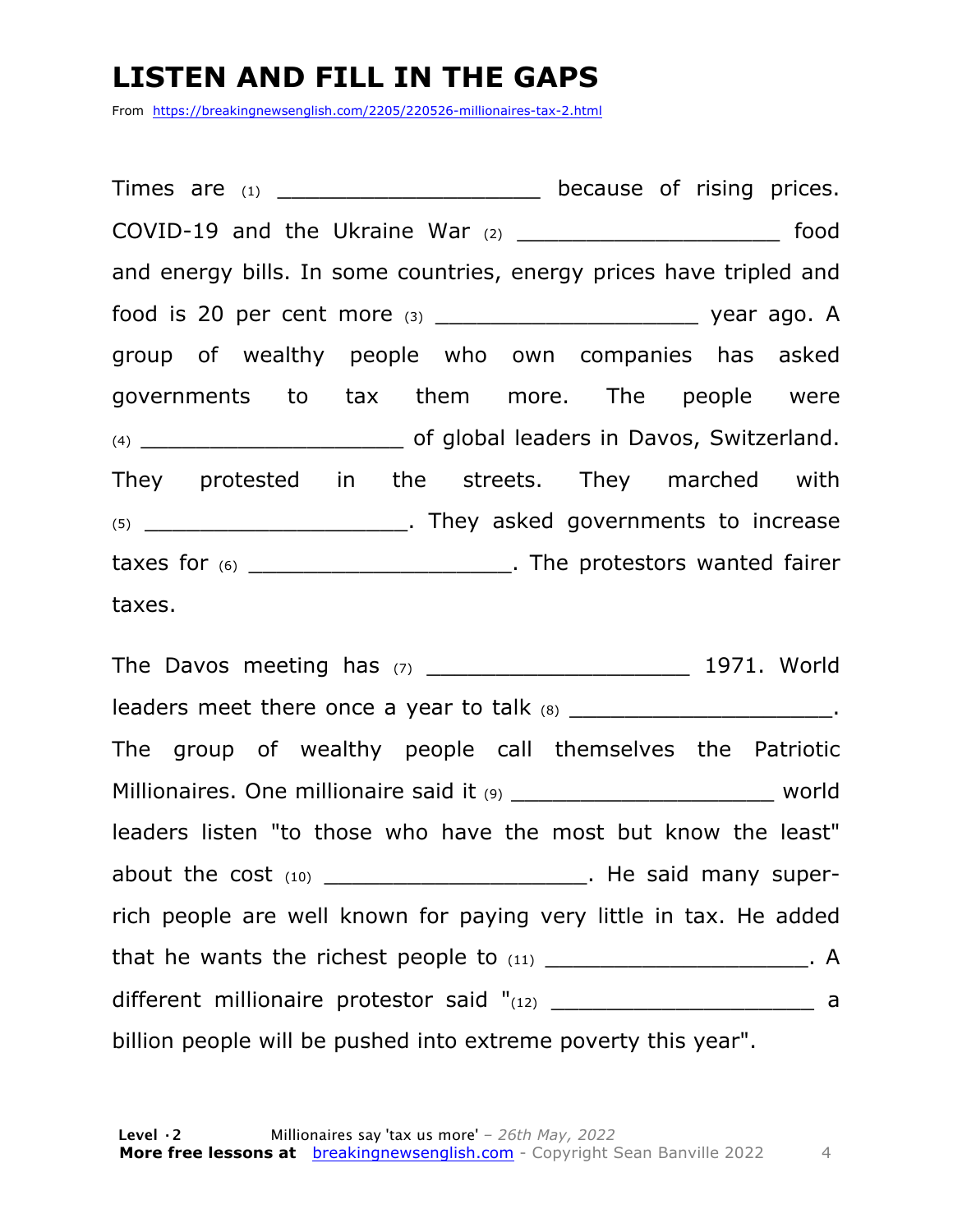# **PUT A SLASH ( / )WHERE THE SPACES ARE**

From https://breakingnewsenglish.com/2205/220526-millionaires-tax-2.html

Timesarehardforpeoplebecauseofrisingprices.COVID-19andtheU kraineWarhavepushedupfoodandenergybills.Insomecountries,ener gypriceshavetripledandfoodis20percentmoreexpensivethanayeara go.Agroupofwealthypeoplewhoowncompanieshasaskedgovernmen tstotaxthemmore.ThepeoplewereatameetingofgloballeadersinDavo s,Switzerland.Theyprotestedinthestreets.Theymarchedwithleft-win gactivists.Theyaskedgovernmentstoincreasetaxesforpeoplelikethe m.Theprotestorswantedfairertaxes.TheDavosmeetinghasbeenheld since1971.Worldleadersmeetthereonceayeartotalkaboutglobalprob lems.ThegroupofwealthypeoplecallthemselvesthePatrioticMillionair es.Onemillionairesaiditwasshockingthatworldleaderslisten"tothose whohavethemostbutknowtheleast"aboutthecostoflivingcrisis.Hesai dmanysuper-richpeoplearewellknownforpayingverylittleintax.Hea ddedthathewantstherichestpeopletobetaxedmore.Adifferentmillion aireprotestorsaid"anotherquarterofabillionpeoplewillbepushedintoe xtremepovertythisyear".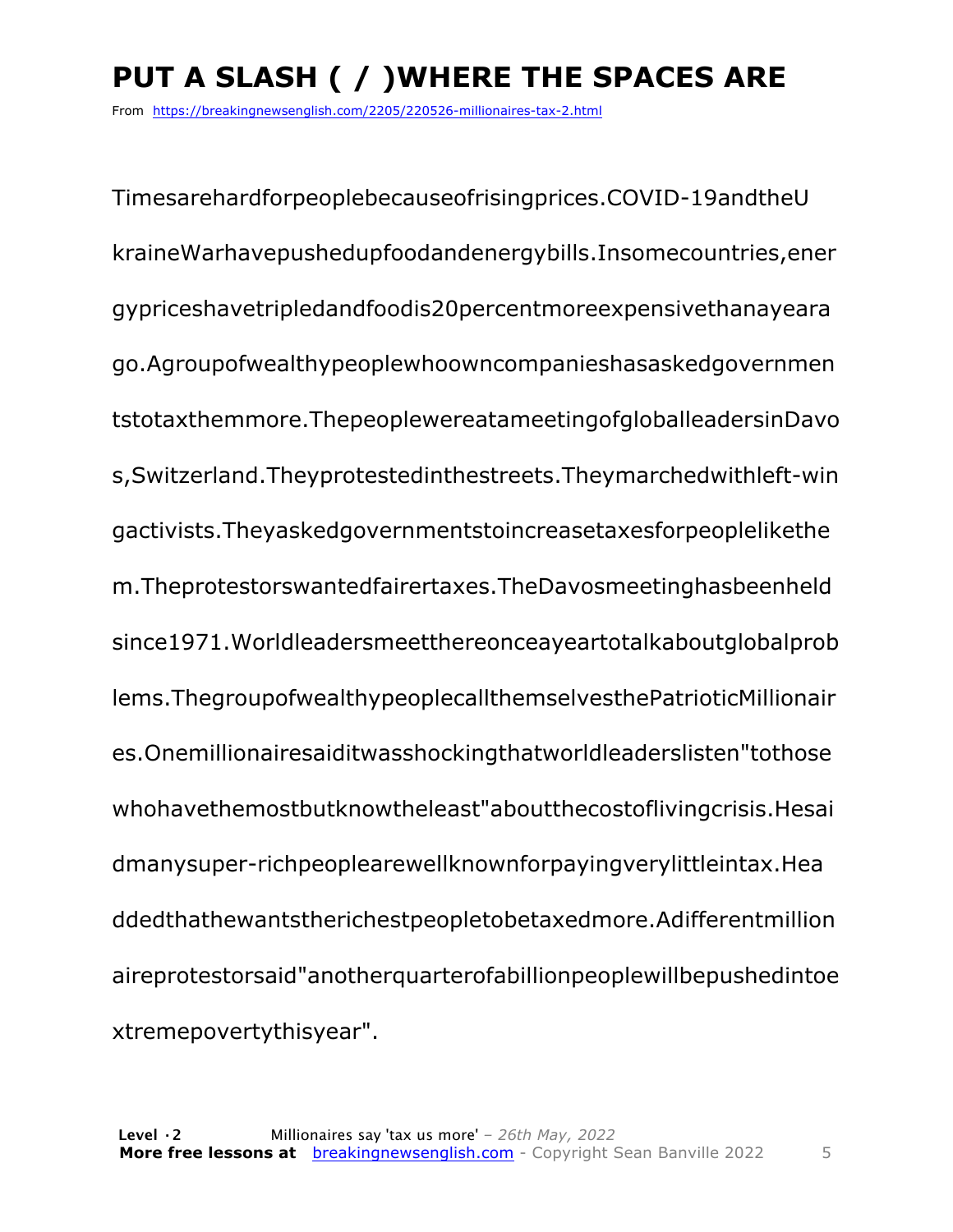# **TAX SURVEY**

From https://breakingnewsenglish.com/2205/220526-millionaires-tax-2.html

Write five GOOD questions about tax in the table. Do this in pairs. Each student must write the questions on his / her own paper.

When you have finished, interview other students. Write down their answers.

|      | STUDENT 1 | STUDENT 2 | STUDENT 3 |
|------|-----------|-----------|-----------|
| Q.1. |           |           |           |
| Q.2. |           |           |           |
| Q.3. |           |           |           |
| Q.4. |           |           |           |
| Q.5. |           |           |           |

- Now return to your original partner and share and talk about what you found out. Change partners often.
- Make mini-presentations to other groups on your findings.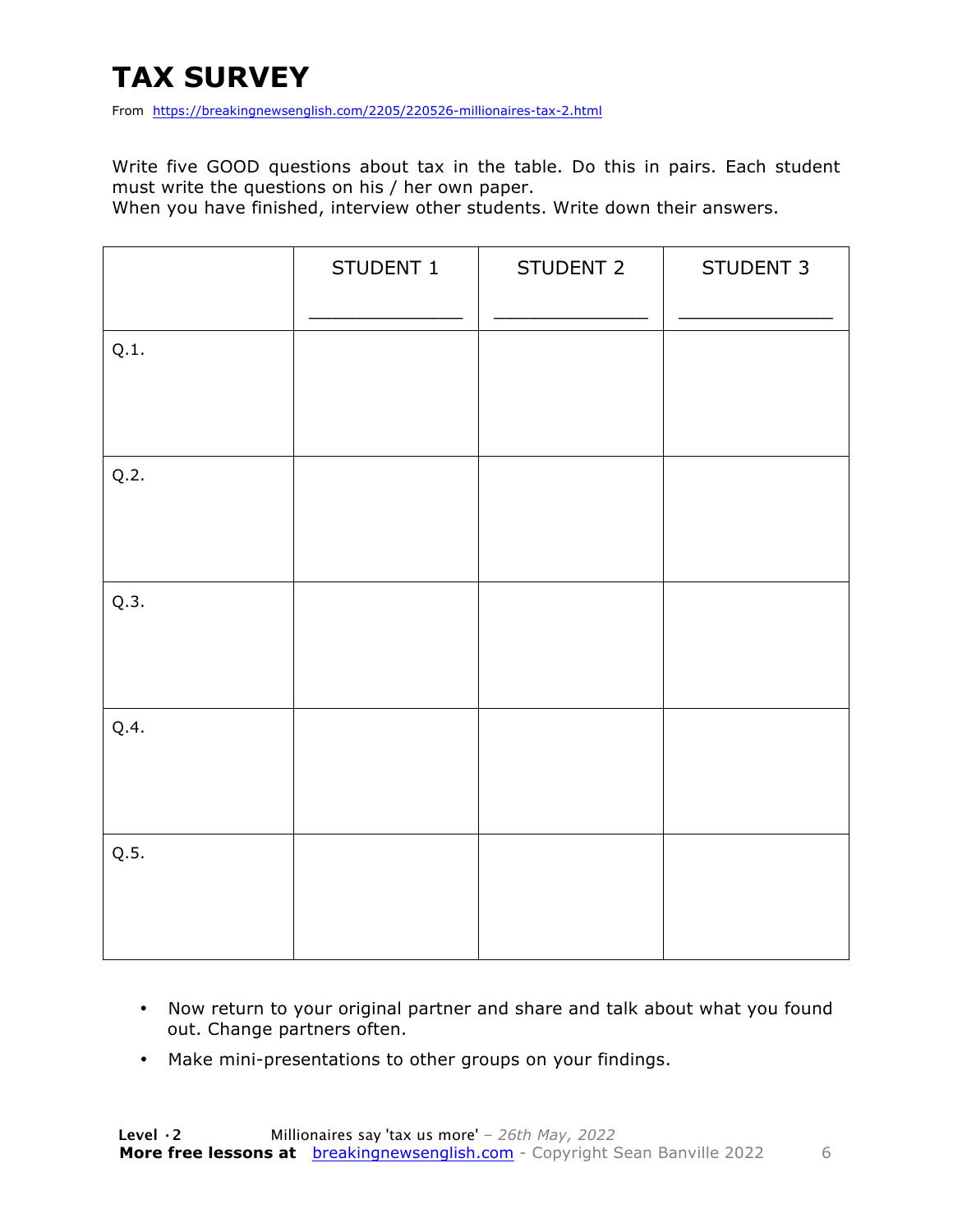#### **WRITE QUESTIONS & ASK YOUR PARTNER(S)**

Student A: Do not show these to your speaking partner(s).

| a)            |  |  |
|---------------|--|--|
| b)            |  |  |
| $\mathsf{c})$ |  |  |
| d)            |  |  |
| e)            |  |  |
| f)            |  |  |
|               |  |  |

*Millionaires say 'tax us more' – 26th May, 2022* More free lessons at breakingnewsenglish.com

-----------------------------------------------------------------------------

### **WRITE QUESTIONS & ASK YOUR PARTNER(S)**

Student B: Do not show these to your speaking partner(s).

| a) |  |  |
|----|--|--|
| b) |  |  |
| c) |  |  |
| d) |  |  |
| e) |  |  |
| f) |  |  |
|    |  |  |